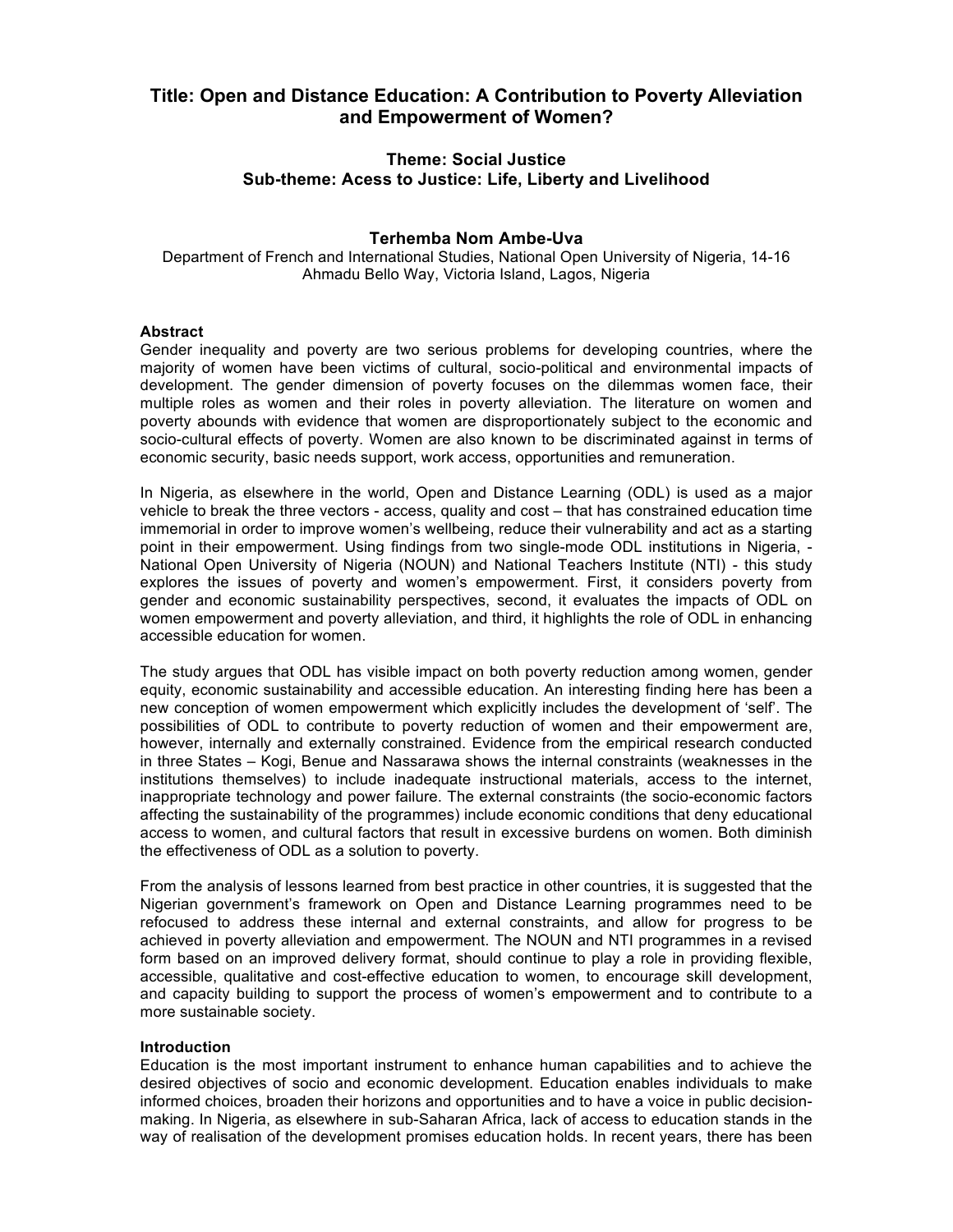remarkable progress in Nigeria towards these promises; yet, growing evidence indicates that the conventional education remains ill-positioned to respond to this challenge. This is even worrisome when we consider the intricate link between accessible education, poverty and empowerment of the marginalised groups.

Women have since independence in Nigeria, remained marginal beneficiaries of educational programmes. Not surprisingly, their high poverty status has deepened, especially, with the introduction of structural adjustments in the 1980s. Despite its free education policy (FGN, 2004) at all levels of schooling, access to education for all remained unattainable, more so for girls and women (UNICEF, 2002). In some Nigerian administrative states like Sokoto and Zamfara, the female literacy rate is as low as 12 percent when compared to 59% for boys (UNESCO, 2003). The statistics indicated a wider gender disparity with 65.5% of males being literate as against 39.5% literate females. The same period revealed that of the nearly 7.3 million children of primary school age not in school about 62% were girls. This stark reality is confirmed by Ofoegbu (2009:47), who argues that in fact only about 33% and 28% of female children respectively attend primary and secondary schools in sub Saharan Africa. This could be generally as a result of negative challenges which include ineffective and inefficient implementation of the National Policy on Education (FGN, 2004) and reforms in the Nigerian education system, poor economy, poor management of scare resources, poverty, early marriage and teenage pregnancy, culture and religious issues, and gender bias in content, teaching and learning process.

There has however, never been any period in human history, more now than ever, that the provision of education to women is been championed. Various efforts include the Universal Declaration of Human Rights where the international covenants in arts. 7-9, 11 & 13 mentioned that through the right to education, human beings are oriented to 'the full development of human personality and a sense of dignity'; UNESCO Convention Against Discrimination in Education (UNESCO, 1999), the 1981 UN Convention on the Elimination of All Forms of Discrimination Against Women (CEDAW), the 1990 Jomitien Declaration on Education for All (EFA), and the 2000 World Forum on Education For All, especially the EFA 2015 goal commitment of: "eliminating gender disparities in primary and secondary education by 2005, and achieving gender equality in education by 2015, with a focus on ensuring girl's full and equal access to and achievement in basic education of good quality (World Education Forum, 2002). Though much progress has been made, it is however ironic and sad, that this is four years to 2015, the target date, and this goal is far from been realised.

It is against this backdrop that Open and Distance Learning (ODL) has been identified as the panacea to the perennial educational challenges of equitable access to learning, equality of basic educational opportunities as well as providing a second chance for women and girls who had never been or had once been in the system but had to dropout for one reason or another. Even though this mode of education may not be the *magic umu* in solving all our educational ills, Pityana (2009:9) argues that, if properly conceived, could be the long-term strategy for national renaissance, since higher education, notwithstanding the social circumstances, remains an engine of development. Knowledge and its development and dissemination can transcend the confines of social deprivation.

# **The State of the Art**

For the developing world, ODL is a promising and practical strategy to address the challenge of widening access thus increasing participation in higher education. It is increasingly being seen as an educational delivery model which is cost-effective without sacrificing quality. On the African continent where resources are scarce and higher education provision is poor, ODL has been accepted as a viable, cost effective means of expanding provision without costly outlay in infrastructure (Pityana, 2009:7). Scholars and commentators have highlighted the role of ODL as a means for democratising education, and empowering the marginalised groups. Aderinoye and Ojokheta (2004: 8) agree that distance education remains the primary mechanism for the information-driven age, a tool that bridges the gap between developed and developing communities. Their study shows that ODL in Nigeria and throughout the continent of Africa is helping to democratise and spread knowledge, even to those living in remote, marginalised, and isolated communities. The Aderinoye and Ojokheta study also acknowledges that ODL has helped individuals to acquire basic literacy and arithmetic skills, and in some instances, earn certificates in higher degrees, as well as obtain a multitude of broad-brush education skills that target whole populations.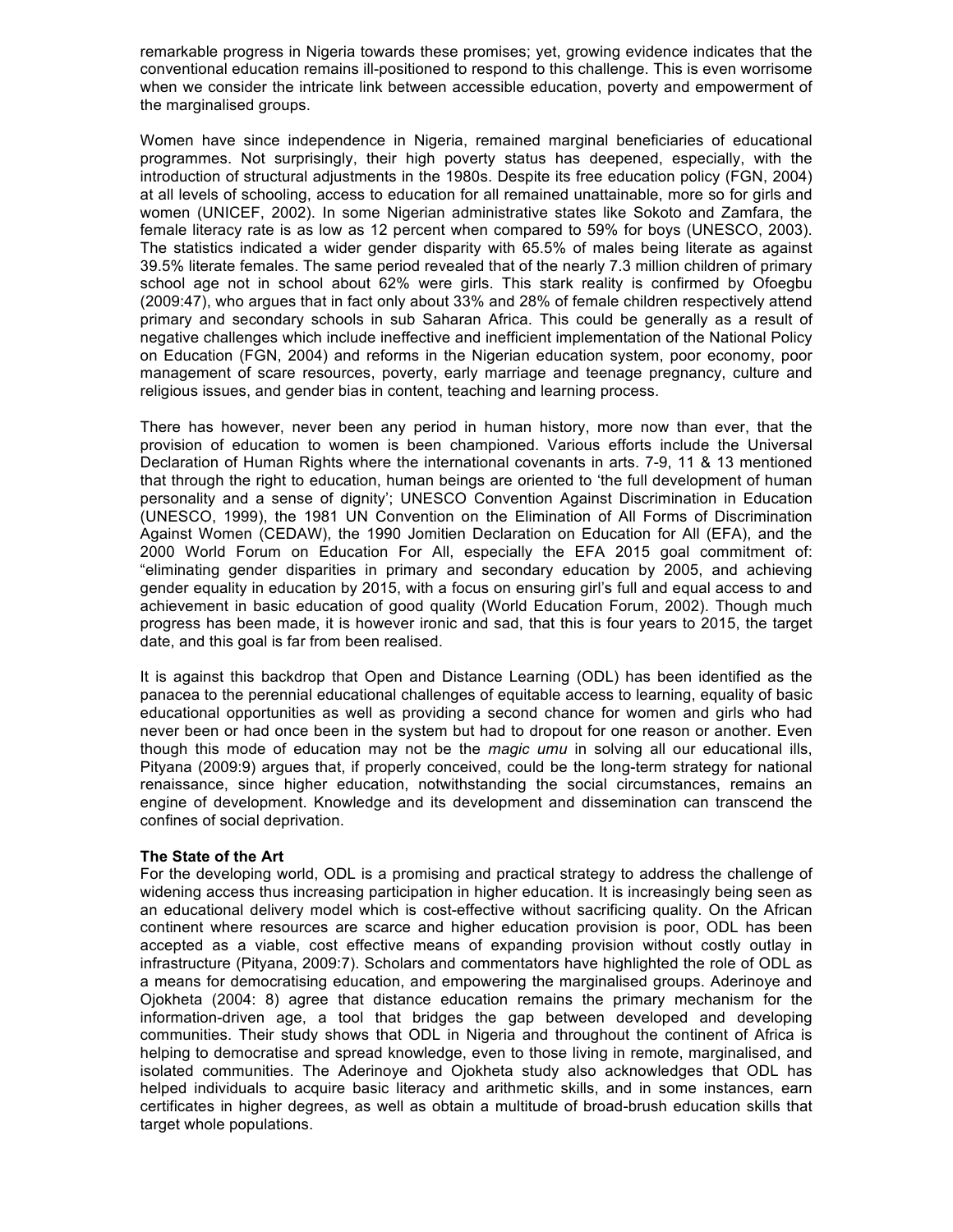Ambe-Uva and Adegbola (2009:5) contend that through this system, even the low-income people who have no access to education in formal universities can improve their qualification, which in turn contributes towards increasing the literacy rate, which in the long run can be useful towards eradicating poverty. In their study on distance education as a women empowerment strategy, Olakunlehin and Ojo (2006) surmised that ODL "is a scheme that affords a nation the opportunity to effectively disseminate educational benefits to all its citizens economically and more effectively, especially those hitherto unreached or denied access on the basis of one social consideration or the other". Using elaborate data from Nigeria, they concluded that "Nigerian women undoubtedly fall within this category and this system of education affords them the opportunity to pursue knowledge without contradicting any societal dictates. The uniqueness of distance education as a strategy for women empowerment can be gleaned from the fact that it straddles so many facets of the social system" (2006:275). Khan and Gul (2006) found out that distance education is an effective means of reducing poverty in developing countries. In their study of rural development in Pakistan, they agree that ODL is an effective antidote for poverty alleviation.

This study builds on these studies, and offers a new conception of empowerment, accessible education and poverty alleviation as put forward by women, who have been beneficiaries of distance education programmes. How do they view these programmes? The study believes that it is better for these beneficiaries to provide their meanings and explanations.

# **Conceptual Clarification**

#### *Open Learning and Distance Education*

*Open learning* refers to policies and practices that permit entry to learning with no or minimum barriers with respect to age, gender or time constraints and with recognition of prior learning. These policies need not be part of a distance education system but are complementary to it. *Distance education* on the other hand is the delivery of learning or training to those who are separated mostly by time and space from those who are teaching or training. The teaching is done with a variety of "mediating processes" used to transmit content, provide tuition and conduct assessment or measure outcomes (Glen, 2003).

With the recent improvement in modern information and communication technologies (ICTs), distance learning has emerged as an inevitable and phenomenal form of education in the history of educational developments internationally. While the formal system of education continues to be the mainstream of educational transaction, it has inherent limitations with regard to expansion, provision of access and equity and cost effectiveness. As Dickshit, Garge and Panda (2002:252) argue "with the emergence of modern ICTs, it is now possible to adopt flexible, constructivist, learner-friendly and multi-perspective approaches to teaching-learning, so essential for nurturing creativity, leadership, scholarship and integrated development of human personality." In many regards, OFL is a suitable response to learners ill-served in the mainstream system (e.g. marginalised communities, illiterate with commitments that preclude full-time attendance at institutions, conflict areas, those with basic education, health, sanitation, food security, underqualified teachers in rural areas) etc. (IRFOL 2004).

#### *Women Empowerment*

The extensive use and popularity of the term women empowerment by many international scholars over the years leaves one to think that there is a commonly shared perspective on what it means, but its many different existing definitions and interpretations prove that the opposite is true. In fact, there is no straightforward definition of women empowerment, simply because the concept of power is such a societal contextually dependent concept that it cannot be streamlined internationally. Nevertheless, research on women empowerment has shown some definitional and interpretational similarities that are interesting to look into when trying to define women empowerment. Empowerment implies that an individual or a group hitherto lacked power or authority by circumstances, denial or default. The issue of women empowerment has become a part of popular debate (Olakunlehin and Ojo, 2006:272).

One of the similarities in the literature defining women empowerment is captured in the concept of women's decision-making power as an indicator of women empowerment. Kabeer's (1999) dimension of resources, the dimension of decision-making agency reflects the capabilities women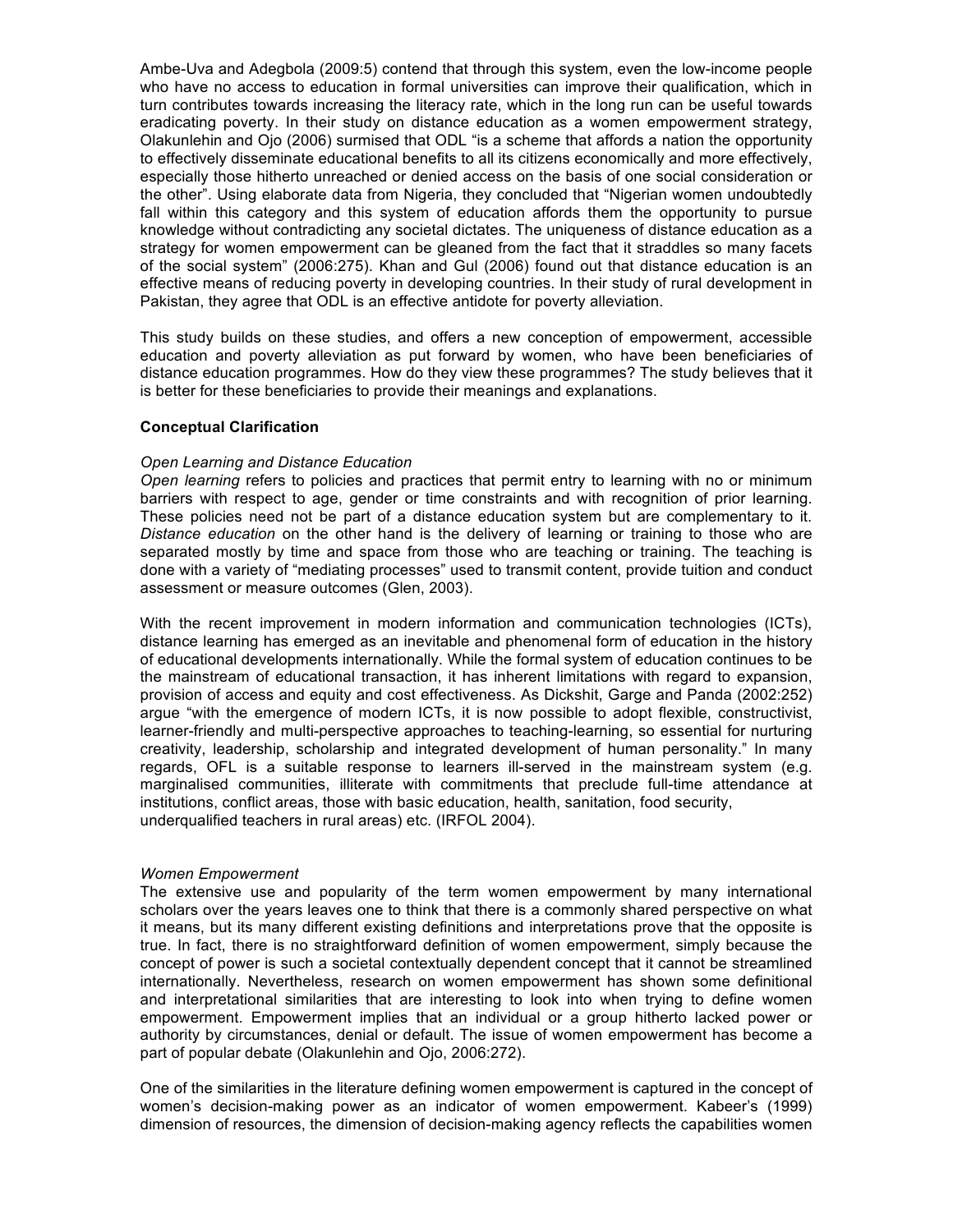have to shape their live according to their own desires (Kabeer, 1999: 438). All definitions of empowerment pointing towards decision-making power share the characteristic that it is about women having individual control over their lives, either economically, socially or psychologically. Another way in which empowerment is conceptualised is by referring to the importance of social inclusion (Malhotra, et al., 2002: 4). Here, empowerment is to be obtained by the participation of women in society and by, as Malhotra, et al., 2002:4 states it: "the enhancement of assets and capabilities of diverse individuals and groups to engage, influence and hold accountable the institutions which affect them." Connected to the concept of social inclusion is the dimension of political and social awareness of women which explains part of the empowerment process. Saraswathy, et al. (2008:190) moreover pointed out that women empowerment is (a result of) a process of women "identifying their inner strength, opportunities for growth, and their role in reshaping their own destiny". Finally, women empowerment has frequently been termed a process of women gaining more access to a steady income and economic power or security (Malhotra, et al., 2002).

These definitions are not essentially exclusive, but refer to different components of empowerment. For this study, we follow Alcoff (1988:432), who defines empowerment as a process which women come to believe in their ability "to construct, and take fg and [their] choices". Powerlessness, in contrast, we see as the continuing subordination of women by men in public and private spheres, supported by cultural messages of devaluation internalised, in varying degrees, by women. These messages form the basis women's doubts about their power to shape their lives (Rowland-Serdar and Schwartz-Shea, 1991:607).

#### *Accessible Education*

The purpose of adopting ODL as a policy option is ostensibly to increase access to higher education especially by non-traditional learners. Access implies the facilitation of people, in this case women, to get education, the opportunity for enrolment as well as the facilitation and the encouragement of sustaining enrolment by learners in appropriate education programmes. UNESCO (2002) equally stated that ODL represents approaches that focus on opening access to education and training provision, freeing learners from constraints of time and place and offering learning opportunities to individuals and group of learners. In Nigeria, women are discriminated against in access to education for social and economic reasons. The Human *Development Report 2002* puts the statistics of illiterate women at 57 percent as against 43 percent for males. As seemingly insignificant this difference may appear, it is completely unacceptable, if the Millennium Development Goals (MDGs) are to be achieved. In Nigeria, girls and women comprise about 49.69 percent of the total population. Incidentally, about 61 percent of the total female population reported to be illiterates against 37.7 percent of the male population. Thus, the objective of ODL in Nigeria is to enhance the opportunities that support education for all and lifelong learning and at the same time provide avenues for the acquisition of qualitative education for all categories of learners especially women. As Calvert (1986) notes, OFL helps extend the market for education to clientele who have not been previously served. In developing countries, particularly in Africa, this clientele has continued to increase in geometric proportion.

# *Poverty Alleviation*

Definitions of poverty are as varied as poverty itself. We do not intend to reconcile them here, as this is done elsewhere. However, based on our respondents, poverty is best captured in the basic needs approach. Aluko (1975) refers to poverty as "a lack of command over basic consumption needs, which mean, in other words, that there is an inadequate level of consumption giving rise to insufficient food, clothing and/or shelter, and moreover the lack of certain capacities, such as being able to participate with dignity in society. Poverty has been defined as the inability to attain a minimum standard of living (World Bank Report, 1990). In Nigeria, the prevalence of both relative and absolute poverty is duly recognised and even mentioned in various National Developments Plans and Conferences of the Nigerian Economic Society. Poverty has a gendered face, and any attempt at its alleviation must take cognisance of this fact.

We have favoured a basic needs framework of poverty (see Ogwumike and Ekpenyong (1995) which sees poverty as a household's inability to provide sufficient income to satisfy its need for food, shelter, education, clothing and transportation. Minimum standards for food are based on nutritional requirements in terms of calories and protein consumption habit and customs are also allowed for in the selection of the food items to give the required national stock. Shelter and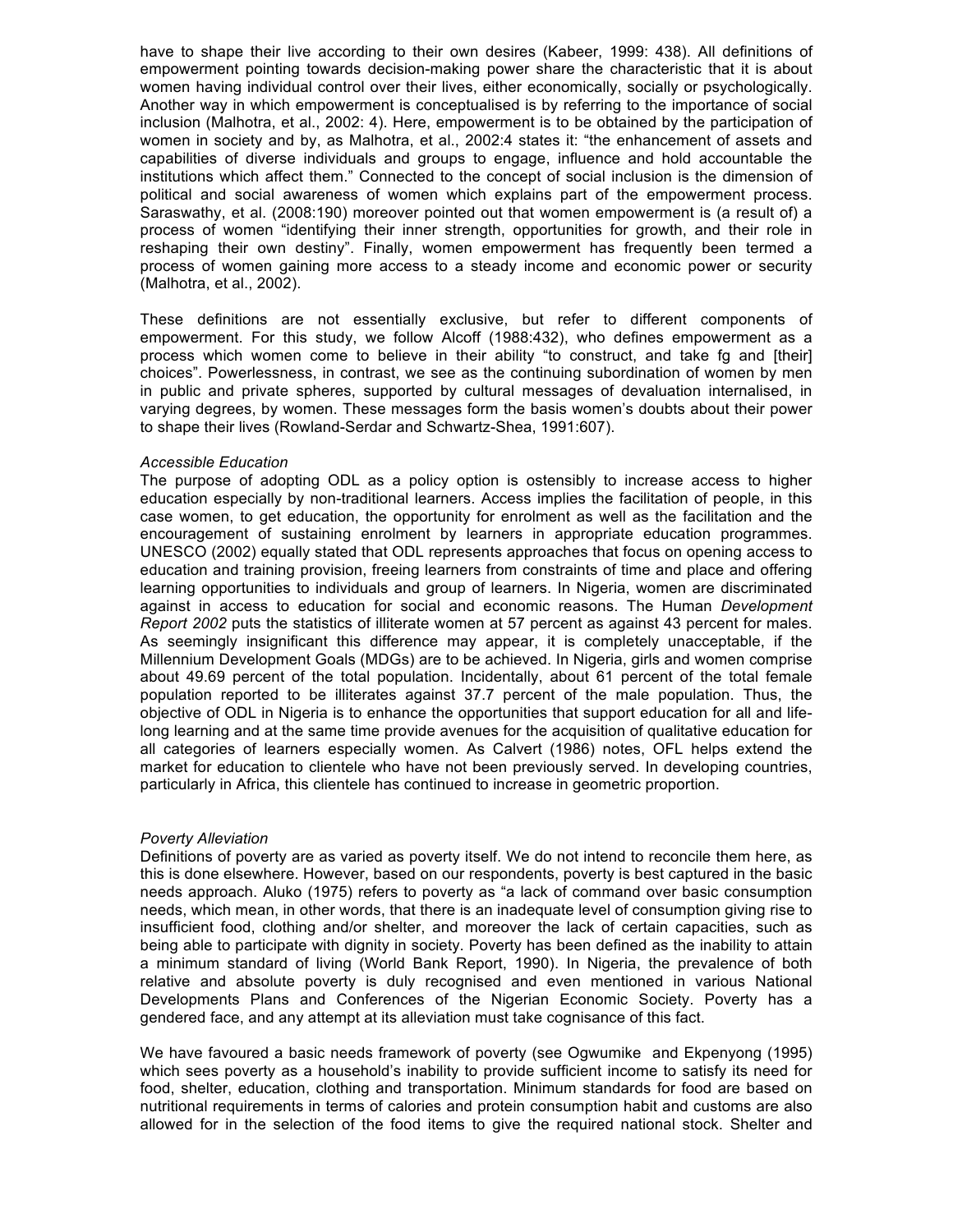education, the number of person per room and the number of children attending school (and the level of schooling) respectively, are adopted as minimum standard. However, the problem of defining minimum standard for clothing and transportation has persisted.

Poverty specifically has traditionally warranted significant attention by all governments and civil society if only because it's most fundamental characteristic is deprivation, which denies the people and communities the options necessary to exercise choices about their lives. Such deprivation is strongly linked to a host of risk factors, identified by the World Bank to include "low level of nutrition, illness, and the inability to access information or to take advantage of educational opportunities at the primary and secondary level" tend to exclude its victims from the enjoyment of any developmental gains seen in the macro economy. The World Bank has also pointed to a reasonably strong correlation between poverty and illiteracy in Nigeria, and has confirmed the dearth of human capital among the poor in the country. However, it remains to be added that the foundation of poverty eradication and women empowerment is ensuring that the vast majority of the people are equipped to participate in the knowledge economy of the  $21^{st}$ century, especially through programmes that would encourage their enrolment in large numbers, in a wide swathe of courses for educational and skills development. Training in this case includes social skills, introduction to entrepreneurship, and workplace etiquette. Distance education qualifies to be a feasible vehicle for making such training programmes available and accessible to women.

# **Research Approach**

.

The research reported here is part of a larger endeavor, the aim that was to explore the potential benefits of ODL in sustainable development in Nigeria. The data was derived from a pilot study conducted in 2009 in three states in Nigeria. The study addressed the following questions: To what extent does ODL contribute to poverty alleviation, accessible education and the empowerment of women? What are the challenges of accessing education? How has ODL enhanced the status of women in Nigeria? What are the impediments of accessing distance education?

Given the complex nature of the research questions, both qualitative and quantitative techniques were used in gathering data for the study. Survey, in depth interviews and Focus Group Discussions were triangulated to the explore issues relevant to the subject. A total of seven hundred and fifty-four respondents were sampled in the survey, using questionnaire schedule that was designed in open and close-ended precoded form. Table 1 represents the sociodemographic characteristics of respondents.

| Variable              | Category                    | <b>Frequency</b> | <b>Percent</b> |
|-----------------------|-----------------------------|------------------|----------------|
| Age                   | Below 30                    | 88               | 13.5           |
|                       | 30-39                       | 243              | 37.2           |
|                       | 40-49                       | 250              | 38.1           |
|                       | $50+$                       | 30               | 23.3           |
|                       | No response                 | 7                | 3.8            |
| Religion              | Christianity                | 454              | 60.2           |
|                       | Islam                       | 274              | 36.3           |
|                       | <b>Traditional religion</b> | 15               | 2.0            |
|                       | <b>Others</b>               | 6                | 0.8            |
|                       | No response                 | 5                | 0.7            |
| <b>Marital Status</b> | Single                      | 52               | 6.9            |
|                       | Married                     | 655              | 87.1           |
|                       | Divorced                    | 10               | 1.3            |
|                       | Widowed                     | 19               | 2.5            |
|                       | Separated                   | 16               | 2.1            |
|                       | No response                 | 2                |                |
| ODL programme         | <b>NTI</b>                  | 534              | 70.8           |
|                       | <b>NOUN</b>                 | 147              | 19.5           |
|                       | <b>Others</b>               | 69               | 9.2            |
|                       | No response                 | 4                | 0.5            |

**Table 1. Socio-demographic characteristics of respondents**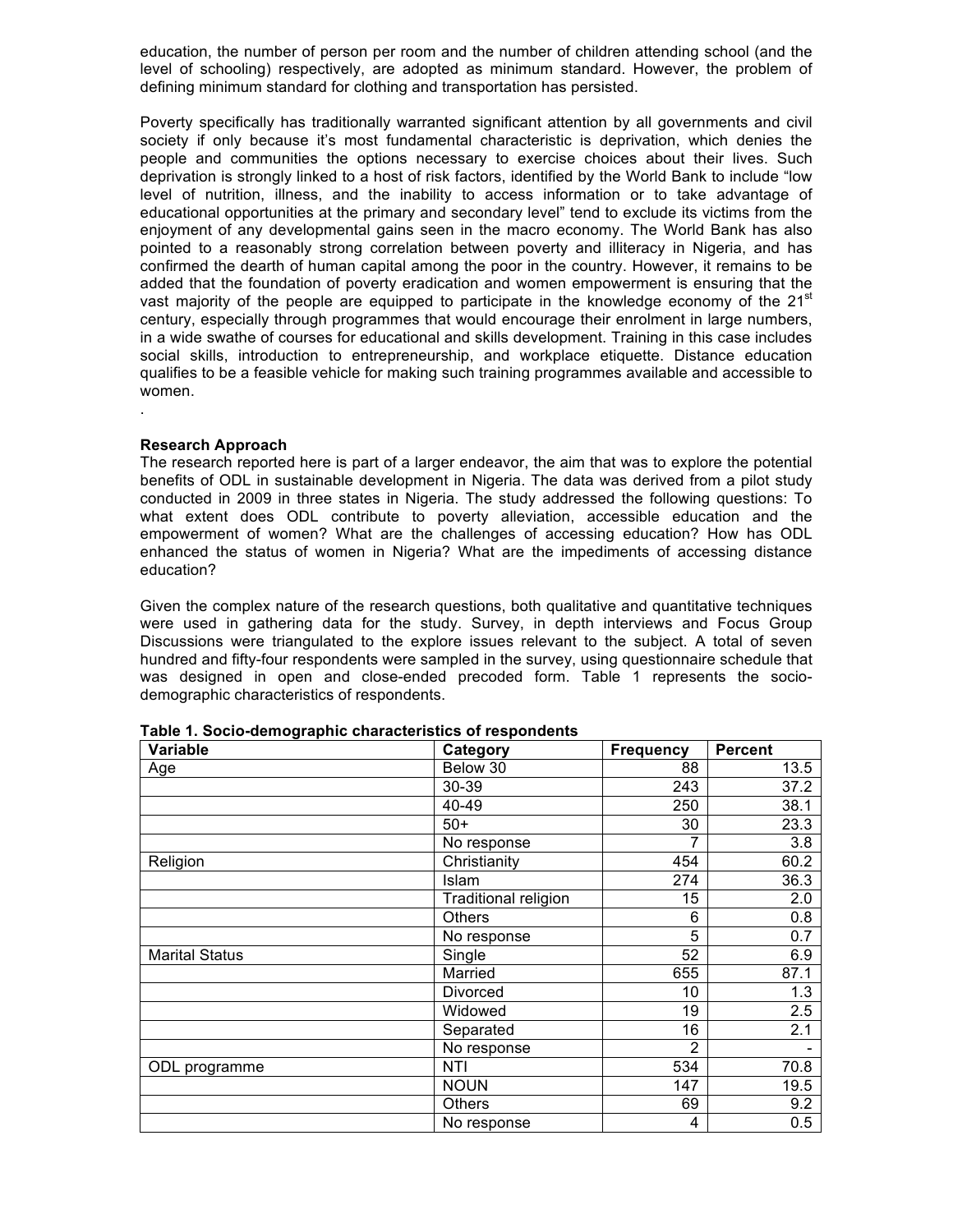| Occupation                | Teacher              | 435 | 57.7  |
|---------------------------|----------------------|-----|-------|
|                           | Trader               | 110 | 14.6  |
|                           | <b>Civil Servant</b> | 89  | 11.8  |
|                           | Farmer               | 34  | 4.5   |
|                           | <b>Others</b>        | 79  | 10.5  |
|                           | No response          |     | 0.9   |
| Geographical distribution | Kogi                 | 232 | 28.51 |
|                           | Benue                | 307 | 40.7  |
|                           | Nassarawa            | 215 | 30.8  |

### **Has ODL Enhanced Accessible Education for Women in Nigeria?**

Olakulehin and Ojo (2006) argue that the only effective way to meaningfully contribute to the emancipation of women in the Nigerian society is to widen the access of women and girls to quality education. Since the conventional structures of education have not been able to adequately meet the demands of female education in Nigeria, ODL readily fills in this void. Our respondents agreed that this mode of delivery has afforded them the opportunity to benefit from education, which they would not otherwise had the opportunity. According to our respondent in Benue:

*I got my National Certificate of Education before my colleagues, who in the first place considered the NTI programme I was enrolled in a second class. It was called various derogatory names, especially Torfam (referring to its seasonal nature). By the time I was certified, they had just gotten admission to a conventional College of Education. I have not stopped from there; I am now taken a BA (Ed) in Early Childhood at the NOUN.*

Another respondent in Kogi affirmed the way ODL has transformed the educational landscape in Nigeria. She graphically informed us that:

*If you know the challenge we women have in combining domestic work and studies, you would agree with the double work women perform. I never had a slight idea that it was possible for me to look after my children, go to work at the Local government Council, and at the same time attend a University. NOUN has literally and figuratively carried education to our doorsteps.*

UNESCO and other United Nations agencies have identified access as one of the ways of reducing gender inequality in the society. Reviewing the submission from the literature, three reasons have been identified as being germane for equality of opportunity and access in education: (a) equal access for individuals regardless of social circumstances (b) equal chances to take part or share in the system (c) equal educational results: equal gains.

# **Has ODL Enhanced Poverty Alleviation for Women in Nigeria?**

Olakulehin and Ojo (2006:273) suggested that ODL will increase the income-earning potential and development of women. Kanwar and Taplin (2001) citing Le Vine (1982) also suggest that educated women would afford to buy goods and services for their children and have a greater chance of helping them to find employment through their contacts. Furthermore, educated women have demonstrated a better ability to keep control of their husband's expenditures and to maintain their own economic independence, to improve household management, and be more able to save money and generally contribute more to the family income pool (Chaudry, 1995).

What impact has ODE had on poverty reduction of women in Nigeria? The responses were diverse, as they were respondents. One common theme, however, was the fact that, at the initial enrolment into the programme, it appeared that the women were becoming poor and poorer. However, after the painful challenges of completing the programme, their living standards and those of their families increased.

One commercial farmer in Nassarawa said:

*…they were times I decided enough was enough. We had three children in the secondary school and the fourth had written matriculation examinations for university admission. I could see that my husband was not supportive of my part-time progamme again. Allah be blessed, I have since completed my studies, and with connections and the knowledge from my course, had gotten a*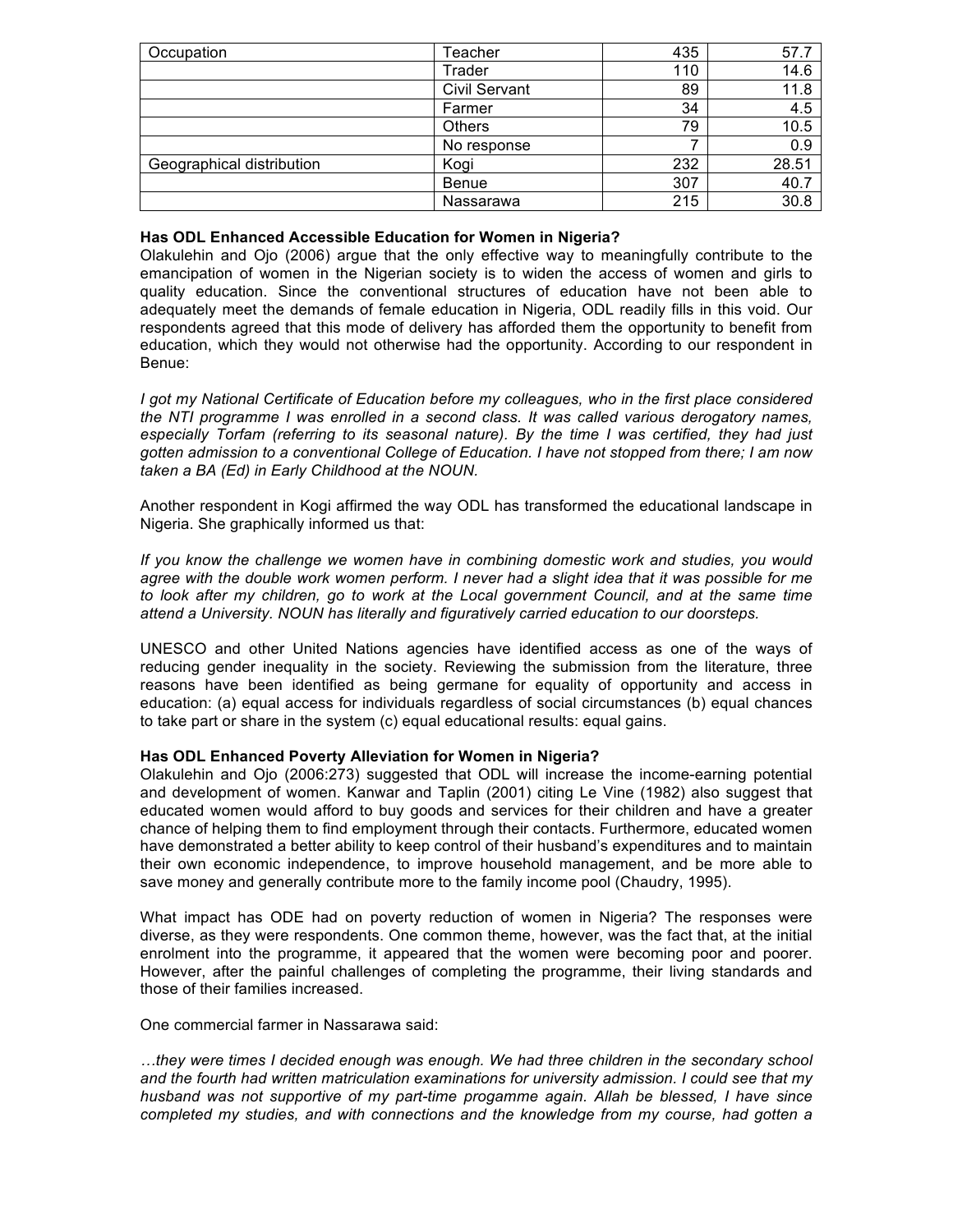*small loan. I can say now that my husband collects enough money from me, as I collected from him during my studies.*

A large proportion of the respondents were in agreement that with the completion of the programme, they were now able to provide sufficient income to satisfy the basic necessities of life, including the need for food, shelter, education, clothing and transportation.

# **Can we say that ODL is empowering women in Nigeria?**

This question is at the heart of this study. Since accessible education, leads to poverty reduction, we hypothesise that there is a continuum between access, poverty reduction and empowerment of women. Chaudry (1995) has aptly demonstrated that women who attended adult education classes became more confident, which in turn equipped them with better mobility, expression, understanding and ability to make decisions and accept responsibility. There were benefits not only for the women themselves, but for their husbands, children, families and communities. For example, it has been found that educated mothers are able to contribute more effectively to the quality of their children's education (Raj, 1982; Chaudry, 1995).

|                                           | <b>Average Empowerment Score</b><br>per Indicator |                      |  |
|-------------------------------------------|---------------------------------------------------|----------------------|--|
| <b>Activity</b>                           | <b>Empowered</b>                                  | <b>Not Empowered</b> |  |
| Mobility                                  | 88.3                                              | 12.7                 |  |
| Economic security                         | 56.9                                              | 43.1                 |  |
| Ability to make large and small purchases | 84.4                                              | 15.6                 |  |
| Involvement in major decisions            | 56.6                                              | 43.4                 |  |
| Relative freedom from family              | 86.7                                              | 13.3                 |  |
| Political and legal awareness             | 44.0                                              | 56.0                 |  |
| Public participation/protests/campaigning | 92.0                                              | 8.0                  |  |
| <b>Aggregated Percent</b>                 | 72.7                                              | 28.3                 |  |

| Table 2 Empowerment score percentages as demonstrated by women |
|----------------------------------------------------------------|
|----------------------------------------------------------------|

It is not easy presenting data on women empowerment in quantitative terms based on the subjective component of empowerment. However, table 2 attempts this. The conclusion to be drawn from the field study analysis is that ODL overall leads to higher women empowerment if women empowerment is measured by all seven indicators (mobility, economic security, the ability to make small and large purchases, involvement in major decisions, relative freedom from domination by the family, political and legal awareness and participation in public protests and campaigning) together. Looking at the effects of ODL on the empowerment indicators as separate dimensions, it can be said that ODL leads more substantially to public participation, mobility, ability to make purchases, and relative freedom from domination by the family. About 72.7 percent of the female respondents agreed that these programmes have empowered them compared to 28.3 percent that think otherwise.

# **Challenges Women Face in Participating ODL Programmes**

Despite remarkable progress made in empowering women in Nigeria, there are still considerable obstacles to this feat. Poverty, early marriage and teenage pregnancy, culture and religious issues, and gender bias in content, teaching and learning process are still a hindrance. There is still a pervading expectation that education is more important for males than for females (Tremaine and Owen, 1984), especially since after marriage women leave to join their husbands' families and, hence, are not regarded as being useful to their own families in the long term. An outcome of this attitude can be lack of emotional and financial support or even demonstrated hostility concerning studies (Lunneborg, 1994). Yet for those who have scaled these first hurdles, there are fundamental challenges of timely receipt of instructional materials, access to the internet, inappropriate technology and power failure. These and many more frustrate women's effort to participate in ODL programmes.

# **Conclusion**

The impact of gender disparity underlies the UNDP statement that 'for too long, it was assumed that development was a process that lifts all boats, that its benefits trickled down to all income classes- and that it was gender neutral in its impact. Experience teaches otherwise' (Akubue, 2001). Open and Distance Learning, evidence shows, seems a better approach in Nigeria in democratising education, poverty alleviation and the empowerment of the marginalised groups,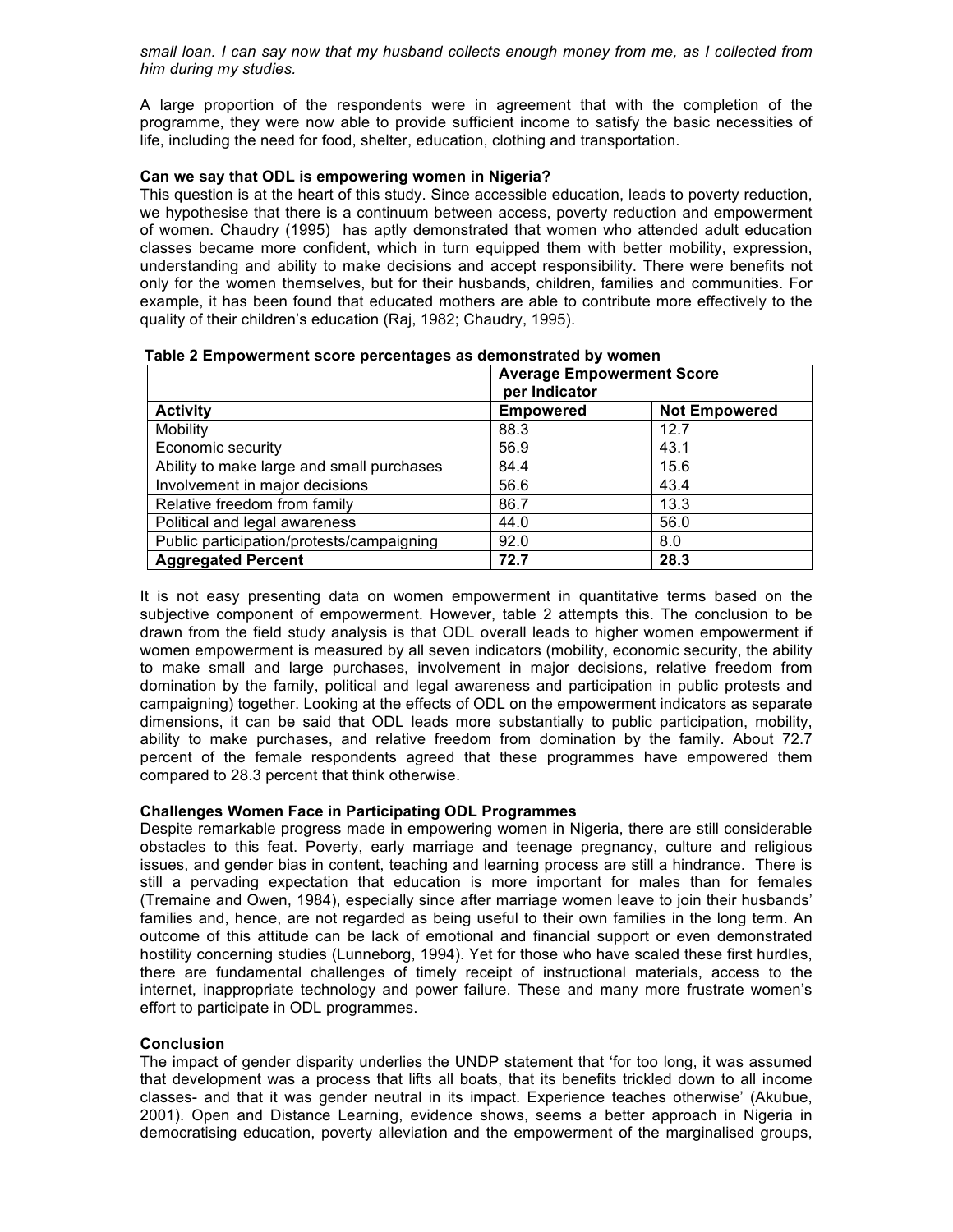especially women. Many of the difficulties and concerns experienced by women, particularly those in rural or low-income areas, point to the fact that distance education may be an ideal way for them to access education, since it potentially enables them to do most of their studying from home if they wish to do so, thus reducing the need to conflict with social or cultural requirements (Kanwar and Taplin, 2001:7). In the context of Nigeria, women themselves allude to this benefit. Yet, most women are not utilising this window of opportunity to enhance their participation in the global economy, and to play a tangible role in their families and society. The findings of this study are supportive of earlier ones (Kanwar and Taplin, 2001; Olakulehin and Ojo, 2003; Aderinoye and Ojokheta, 2004) that explained the potential of open and distance learning in overcoming barriers. This study suggests that ODL is a promising and practical strategy to address the challenge of widening access thus increasing the participation of women in higher education, poverty reduction and empowerment. This in the final analysis is a sought out option for womenfolk to catch-up with their male counterpart. However, the Nigerian government and other stakeholders must be actively seen in transforming the ODL lanscape to address both the internal and external challenges that women encounter in accessing education.

#### **References**

Aderinoye, R and Ojokheta, K. (2004) "Open and Distance Education as a Mechanism for Sustainable Development: Reflections on the Nigerian Experience". *International Review of Research in Open Distance Education* 5(1):33-40.

Akubue, A. I (2001) "Gender Disparities in Third World Technological, Social, and Economic Development", *The Journal of Technology* Studies, 27(2): 64-73.

Alcoff, L (1988) "Cultural Feminism versus Post-Structuralism: The Identity Crisis in Feminist Theory."*Signs,*I 13 (3): 405-36.

Aluko, S. (1975), "Poverty: Its remedies" in Poverty in Nigeria. The Nigerian Economic Society, Ibadan.

Ambe-Uva, T. N and Adegbola, E (2009) "Open Flexible Learning as a Strategy for Enhancing Human Security in Nigeria *International Journal of Education and Development using Information and Communication Technology (IJEDICT),* 5 (3):1-9

Calvert, B (1986) "Facilitating the transfer of Distance Courses". Paper presented at the Eight World Conference on the Development of Human Opportunity. Delhi, India: Open University Press.

Chaudry, P (1995) *Women's Education in India*. New Delhi: Har–anand.

Dickshit, H.P., Garg, S., Panda S (2002) Access and Equity: Challenges for Open and Distance Learning. New Delhi, Kogan Page, India.

Farrell, Glen (ed.) (2003) A Virtual University for Small States of the Commonwealth. Vancouver: The Commonwealth of Learning.

Federal Government of Nigeria (2002) Blueprint and Implementation Plan for The National Open University And Distance Learning Programme. Federal Ministry of Education, Abuja.

IRFOL (2004) "Using Open and Distance Learning to overcome Barriers". A Report of a Workshop organised by the International Research Foundation for Open Learning held on Monday December 13, 2004 at the Small Conference Room, Marborough House, Pall Mall.

Kanwar, A. S and Taplin, M (2001) (eds) Brave New Women of Asia: How Distance Education Changed their Lives. Vancouver, British Columbia: The Commonwealth of Learning.

Khan, N and Gul, R (2004) "Potentials of Distance Learning in achieving Development Goal: Eradicating Poverty". Presented at the Commonwealth of Learning and Caribbean Consortium. The Fourth Pan Common Wealth Forum on Open Learning.